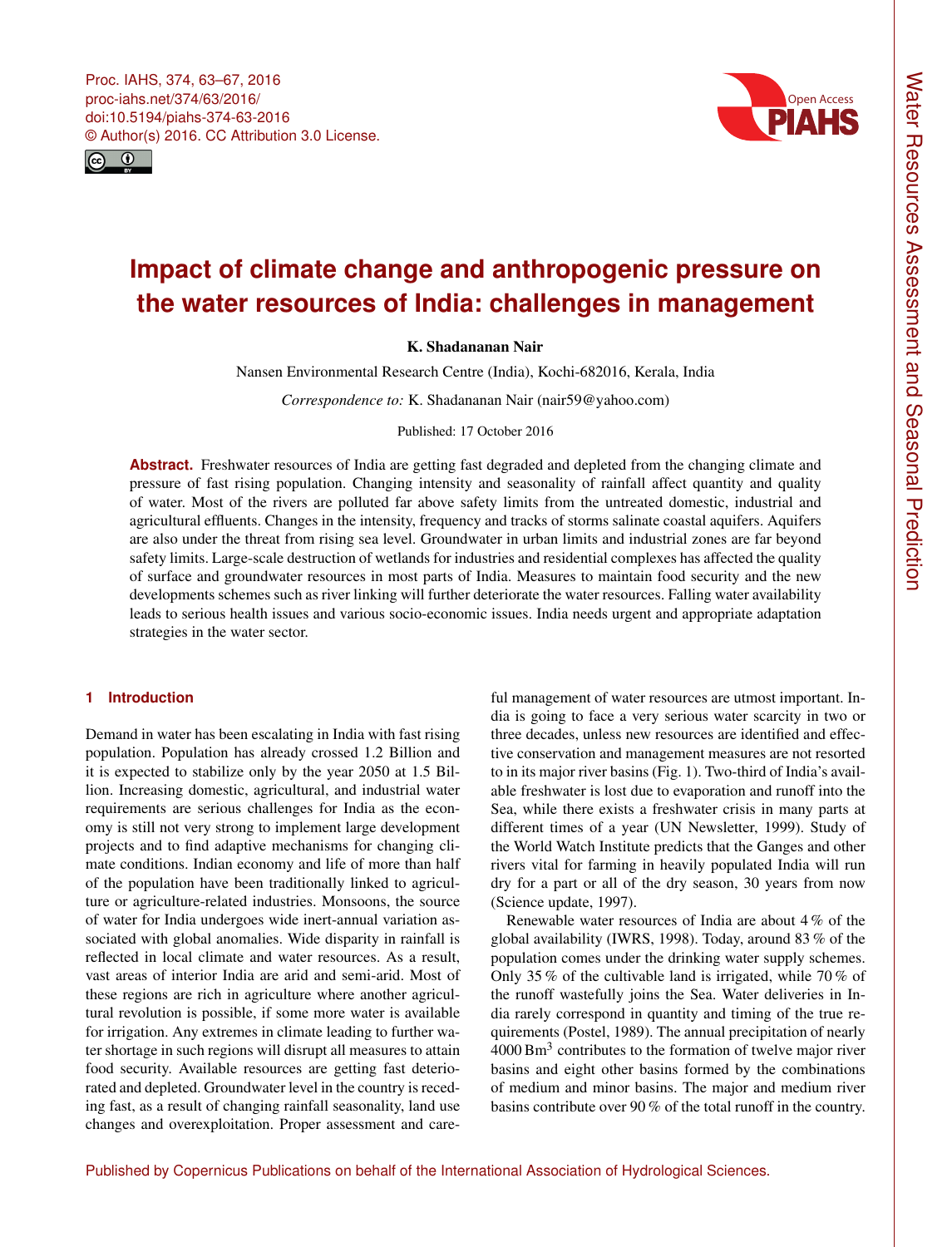The Indo-Gangetic planes have enormous amount of water, but the current method of utilization is not appropriate (Serageldin, 1998). Of the total water potential of  $1869 \text{ Bm}^3$ , only  $1122 \text{ Bm}^3$  can be put to beneficial use. Out of this, 690 Bm<sup>3</sup> is surface water and  $432 \text{ Bm}^3$  is replenishable groundwater (Ministry of Water Resources, 1998). There will be a considerable gap between the water need and availability in various basins in two or three decades from now. An in-depth study based on water balance and of the expected changes in water resources become necessary to formulate measures to meet the challenges in future.

# **2 Analysis and results**

Characteristics of rainfall over India have been analysed using the data provided by the India Meteorological Department. Changes in the seasonality of rainfall have been studied using the method suggested by Walsh and Lawler (1981). Changes in per capita water availability in the major river basins during the period 2010–2030 have been estimated, considering the decadal population growth and changes in rainfall and temperature patterns adopted by Government of India (MoEF, 2010), For this, changes in hydrological parameters have been computed using the water balance method developed by Thornthwaite (1948) and modified by Thornthwaite and Mather (1955) that has been modified to suit the local conditions.

### Rainfall and water availability

In general, monsoons and the local weather systems produce a mean annual rainfall of around 108 cm over India. Effect of orography results in up to 400 cm rainfall in the extreme northeast region and in the southwest coast. Isolated regions in the northeast get more than 1000 cm and in the west coast, up to 700 cm. Rainfall is less than 20 cm in the north-western drylands. The southwest monsoon (June– September) is the principal rainy season for the country. During the north-east monsoon period (October–December), the chief areas of rainfall is confined to the southern tip of the peninsula, the east coast and isolated areas in the north-east and the extreme north. Major part of interior India is semi arid, but rich agricultural lands and if some more water becomes available here by efficient water management, it may help a lot in solving future food crisis.

It is the temporal distribution of the rainfall, more than the total amount that affects the water availability of a region. A less seasonal (more distribution through months) rainfall permits more soil moisture retention and increases water availability in dry months. Though the rainfall is heavy in the west coast hill regions, most of it is highly seasonal and confined to two or three months. Water from the heavy rainfall flow fast wastefully into the ocean through the steep hill slopes, before it could be harnessed. In general, rainfall is less seasonal in the southern tip of Peninsular India, as this region

gets rainfall from both monsoons and local systems. Similarly, it is less in the northern parts also, due to the winter rainfall associated with the passage of Western Disturbances. Effect of the northeast monsoon and depressions and cyclones in winter produce a less seasonal pattern in the east coast. Rainfall is becoming more and more seasonal in almost all parts of India. The seasonality of rainfall is always reflected in water resources.

The per capita water availability (from surface water surplus, after meeting requirements for evapotranspiration and soil moisture recharge) in the basins ranges from  $17730 \text{ m}^3$ in the Brahmaputra to  $269 \text{ m}^3$  in Sabarmati (Table 1). Even today, availability on annual basis is less than requirement in many of the basins, especially in the interior peninsula. When the entire basin is considered, it is satisfactory only for the Brahmaputra. The study reveals that by the year 2030, at the current rate of growth of population and with the predicted increase in global temperature, the availability will be drastically reduced in all the cases. However, situation will be hopeful in the northeast Brahmaputra region. In almost all parts of India, seasonal water deficiencies show an increasing trend and the surpluses show a decreasing trend. According to WMO, rainfall increase may be considerable in the north-west India, but, it may be very low in the south and north, where the increase in precipitation may not be able to compensate for the reduction in soil moisture due to rise in temperature (Bhalme, 1997). Northeast India has high values of per capita availability. But, the very high growth rate of population in these regions will reduce the availability up to one-fifth of the present level by 2030. Seasonality of rainfall is reflected in the water surpluses. If the rainfall is highly seasonal, there can be a seasonal surplus though the amount is small (needs for evapotranspiration and soil moisture recharge are temporarily met here). Therefore, change in seasonality may lead to more seasonal water crisis. In India, population increase is a more serious issue compared to the effect of global warming on water resources.

#### **3 Management issues**

The study points out that there will be a considerable shortage of water in all river basins of India by the year 2030. Government is planning to meet the estimated freshwater requirements from exploitable surface and ground water resources. In fact, any further need will have to be met with new resources to be explored or better management. Study of the World Watch Institute predicts that the Ganges and other rivers vital for farming in heavily populated India will run dry for a part or all of the dry season, 30 years from now (Science update, 1997). Increased urbanization in India has stressed water use and water supply infrastructure beyond capacity. One-third of the urban population and one-twelfth of the total population live in 23 metropolitan cities and most of them are near major rivers. Growth of mega cities adds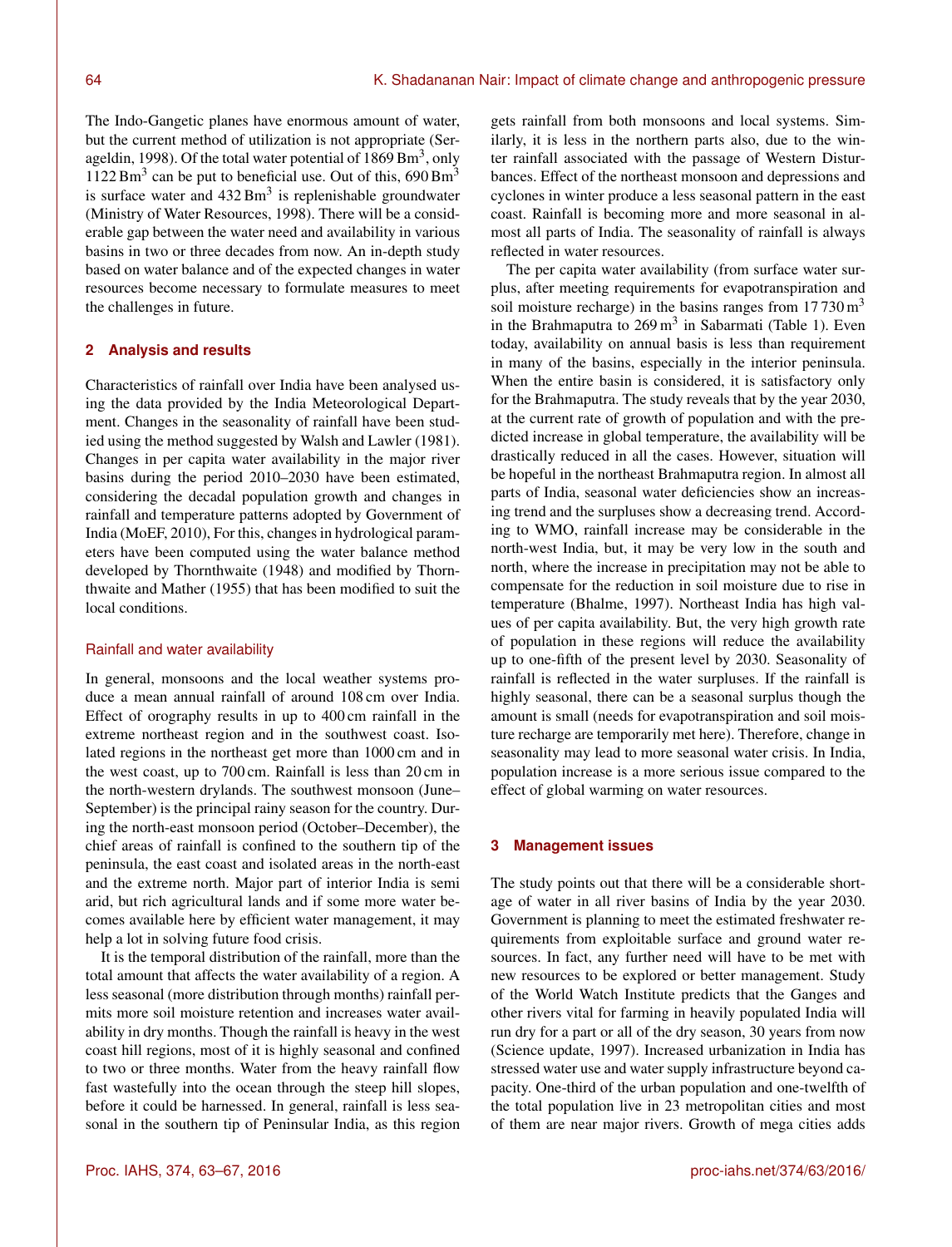| River basins        | Per capita water<br>availability $(m^3)$<br>(Year 2010) | Per capita<br>by year<br>$2030 \text{ (m}^3)$ |
|---------------------|---------------------------------------------------------|-----------------------------------------------|
| <b>Indus</b>        | 1250                                                    | 534                                           |
| Ganaga              | 1150                                                    | 490                                           |
| Brahmaputra         | 17730                                                   | 6252                                          |
| Narmada             | 1148                                                    | 434                                           |
| Tapi                | 721                                                     | 504                                           |
| Brahmani & Baitarni | 2112                                                    | 1147                                          |
| Mahanadi            | 2107                                                    | 1243                                          |
| Godavari            | 1695                                                    | 670                                           |
| Krishna             | 1014                                                    | 393                                           |
| Pennar              | 514                                                     | 255                                           |
| Cauvery             | 605                                                     | 320                                           |
| Sabarmati           | 269                                                     | 107                                           |

**Table 1.** Water availability in the major river basins.



more stress on water. Mega-cities have to cope with intense competition from agriculture and industry to provide their expanding populations, especially the urban poor, with adequate water supply. Mega-cities also have to address the increasing pollution of their freshwater sources from growing volumes of urban waste and the increasing environmental risks from over-abstraction of groundwater resources, inadequate drainage and floods. If the present rate of migration to cities continues, not in far future, water planning in cities will become complicated with no easy solutions. Water consumption by the thousands travelling daily to the cities for job is not considered in the urban water planning.

Only a portion of the water surplus in the basins is available for human use due to deterioration of water resources, especially during dry months when need is more. Increased demands in agricultural, industrial and domestic sectors lead to considerable imbalances in the quantity and quality of water resources. Extremes and variability in climate are likely to worsen the existing situation by further limiting the water availability. Potential changes in temperature and precipitation pattern may adversely affect soil moisture condition, annual runoff, and ground water recharge. Despite extensive efforts to improve the use and management of water resources, water demands continue to rise, contamination degrades water quality, and natural hazards, such as floods and droughts, disrupt human activities and cause extensive human suffering and economic losses. Population growth and urbanization are among the key factors underlying the enormous growth in the demand of water and the increase of environmental degradation.

Changing climate pattern is of serious concern for India. IPCC (1998) predicts an increased recession of Himalayan glaciers and increasing danger from glacial lake outburst floods in an increased temperatures and increased seasonal variability in precipitation. Reduction in average flow of snow-fed rivers and an increase in peak flows and sediment

**Figure 1.** India – Major river systems.

yield would have major impacts on hydropower generation, urban water supply, and agriculture. Almost all parts of India are vulnerable to floods or droughts. In an altered global climate, change in such extremes can be catastrophic. Any change in the strength or seasonality of monsoons would lead to soil moisture deficiency or floods in the basins and affect water availability and runoff rates. There can be tremendous increase in the transport of sediment load of the Ganges and Brahamaputra, which already carry an extraordinarily heavy sediment load and have a high, though irregular, rate of downstream deposition. The Ganges-Brahmaputra delta is one of the world's most densely populated areas, and the effects of climate change could cause serious drainage and sedimentation problems, in addition to bank erosion and land loss. These impacts clearly would have immense socioeconomic costs.

Extreme water conditions and quality issues are major problems in water resources management. The magnitude and severity of these problems varies from one basin to another. Increasing demand is characterized by increasing competition for available water. The social, environmental and political issues related to the rivers are worsening. There exists dispute over water sharing, either national or international in almost all the basins. In India, domestic water disputes are more severe and difficult to resolve compared to international, because of various political and social reasons. Water-related environmental problems are becoming transboundary in scope as local pollution problems spread across borders due to the pressure of population growth, increased fertilizer and pesticide use, more industries and inadequate pollution controls. When the availability decreases, existing disputes may worsen or new one may start in any basins. Even the updated national water policy (MWR, 2012) of In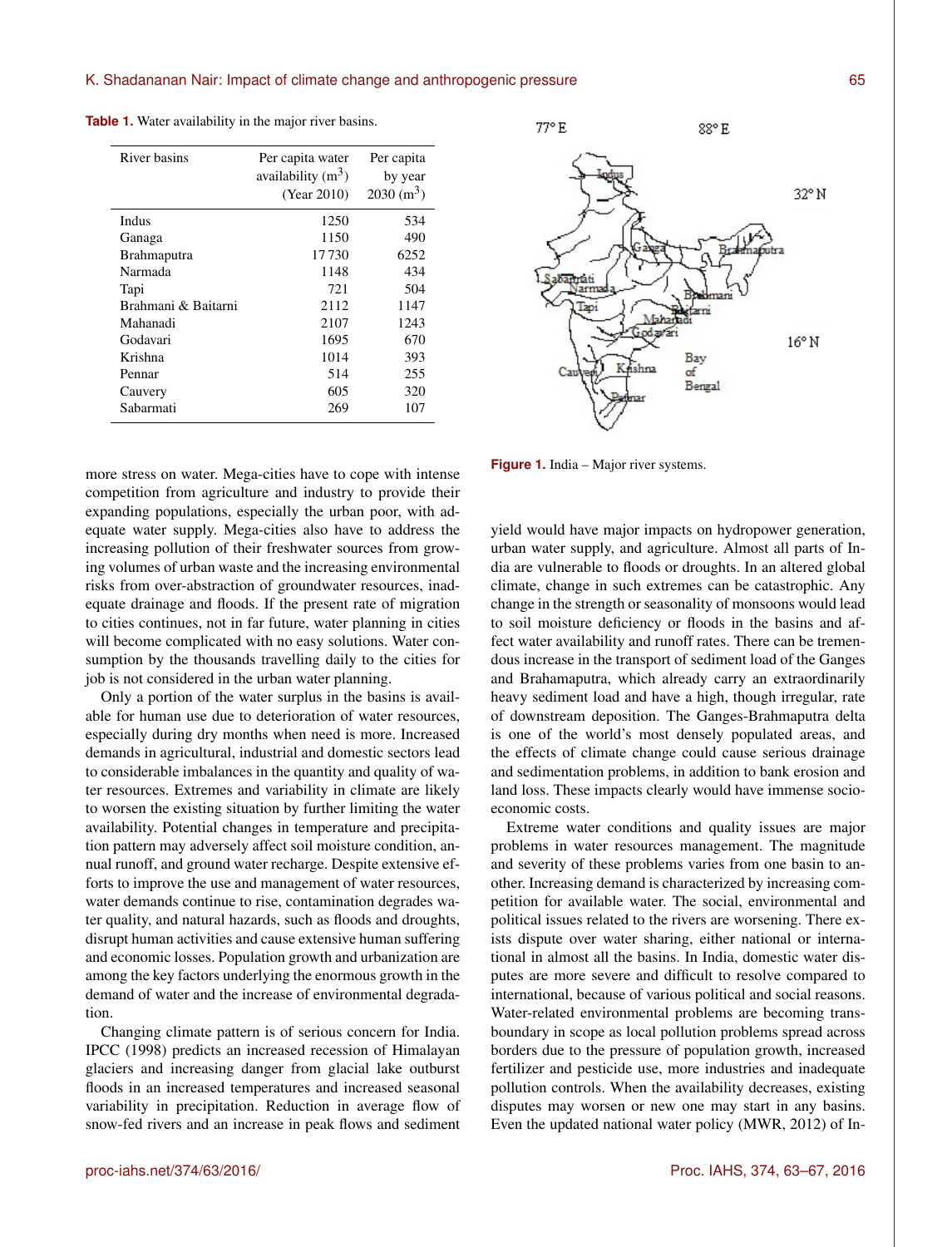dia doesn't provide any clear suggestion for conflict resolution.

Water related health issues and economic issues are also worsening. Water-borne and vector-borne diseases spread into new areas. In two or three decades, one-third of the country will be prone to malaria. Large investments will be required to provide safe water to the growing population and for the measures for adaptation and impact mitigation. Price of reliable water is escalating. It becomes unaffordable to millions of poor people, especially in urban limits.

Shortage of surface water will increase dependency on groundwater. More water withdrawal for agriculture may lead to increased desertification, land degradation and loss of soil fertility. Substantial reduction in the area under agriculture and extensive damage to structures will not only affect the economy but also will create problems associated with shift in population to reliable basin areas. Even now, overextraction of groundwater in some basin areas has resulted in reduction of summer runoff in rivers and lowering of water level in nearby open water bodies.

Increased population and increasing demand in the agricultural, industrial, and hydropower sectors will put additional stress on water resources. Agriculture is the predominant water user in India and the gap between the need in the sector and availability will be widening, unless viable alternatives are not found. In addition to these, limited water management capacity, fragmented organizational structures, and inadequate water planning, management, and conservation are among the contributing factors to water crisis. Situation seriously underlines the need for taking up integrated plans for water conservation and utilization at basin level to meet the increasing demands of irrigation, water harvesting, human and livestock consumption, expanding industry, hydro-electric power generation, recreation, navigation and other uses.

What India needs is an appropriate and frequently updated water policy and a strong political will to implement it. Policy development should involve climate change impact on socio-economic conditions in different zones. Water management should be brought under a central control instead of the various departments making delays in decisions. Legal and institutional mechanisms are to be improved to cope with the need of the time. Even constitutional amendments become necessary to solve water problems in large basins. At present, water is a state matter and the central government has only limited role in its control. Therefore, disputes over water among states continue to be a major hazard in water related development activities.

It is true that lack of government funds have haltered progress of many projects in India. An option is private sector participation. But, private sector financing should be seen to be complementary and in no way a substitute for the state's responsibility in providing basic necessities for all. Private sector involvement is a failure in India's basic requirements sector. Any development scheme cannot succeed without giving due care to the millions living well below poverty line. Water should continue to be provided free to the extreme poor and the marginal farmers. Also, social situation in India may not permit pricing easily. Awareness in conservation and management is more important.

The fundamental right of access to safe water and sanitation with environmental protection is to be ensured. But, strict control is to be made to avoid overuse and wasteful use. Satisfactory water allocation with consensus among different users is a key factor in the development of society and in maintaining harmony. Involvement of non-governmental organizations and charitable organizations are better performed in India than govt in providing basic necessities like water. People's participation should be an integral part of all aspects of water resources management.

Water has to be used in an environmentally sustainable manner in order to maximize its economic and social benefits. It should not be used faster than it is replenished, nor should it be polluted. Addressing water problems requires an inter-sectoral approach that recognizes the interlinkages – for example between land and water, agriculture and water, technology and water, health and water – that affect water management. No single mechanism or approach will be enough. However, reformation in agricultural sector is urgently needed in maximum and efficient use of water and in minimising input of pollutants. Policy packages using a mutually reinforcing mix of institutional and policy reform, and legal, economic and management instruments will be needed. Strong political decision by the state to implement the rules and regulations is most important. Traditional methods of water collection and conservation, which are environment-friendly and less expensive may be promoted. Modernisation of hydroelectric systems is necessary to get more power and to reserve more water. Water conservation should be started at the domestic level. In heavy rainfall regions, roof top water collection alone can meet the water requirements for cooking and drinking. Proper enforcement of the environmental protection laws can effectively control the degradation of water resources.

## **4 Conclusions**

Rainfall over India is becoming more seasonal and this is reflected in groundwater recharge and summer water availability. Per capita availability of freshwater in all major river basins is fast decreasing, as a result of changes in climate and rise in population. Most of the basins will experience water stress by the year 2030. Available resources are getting fast depleted and degraded. Falling water availability leads to several socio-economic issues such as disputes over sharing, migration, pricing of water. National policies do not address the issues seriously. Measures for adaptation often fail because of various social, economic and political reasons. There are possibilities to overcome the growing water crisis